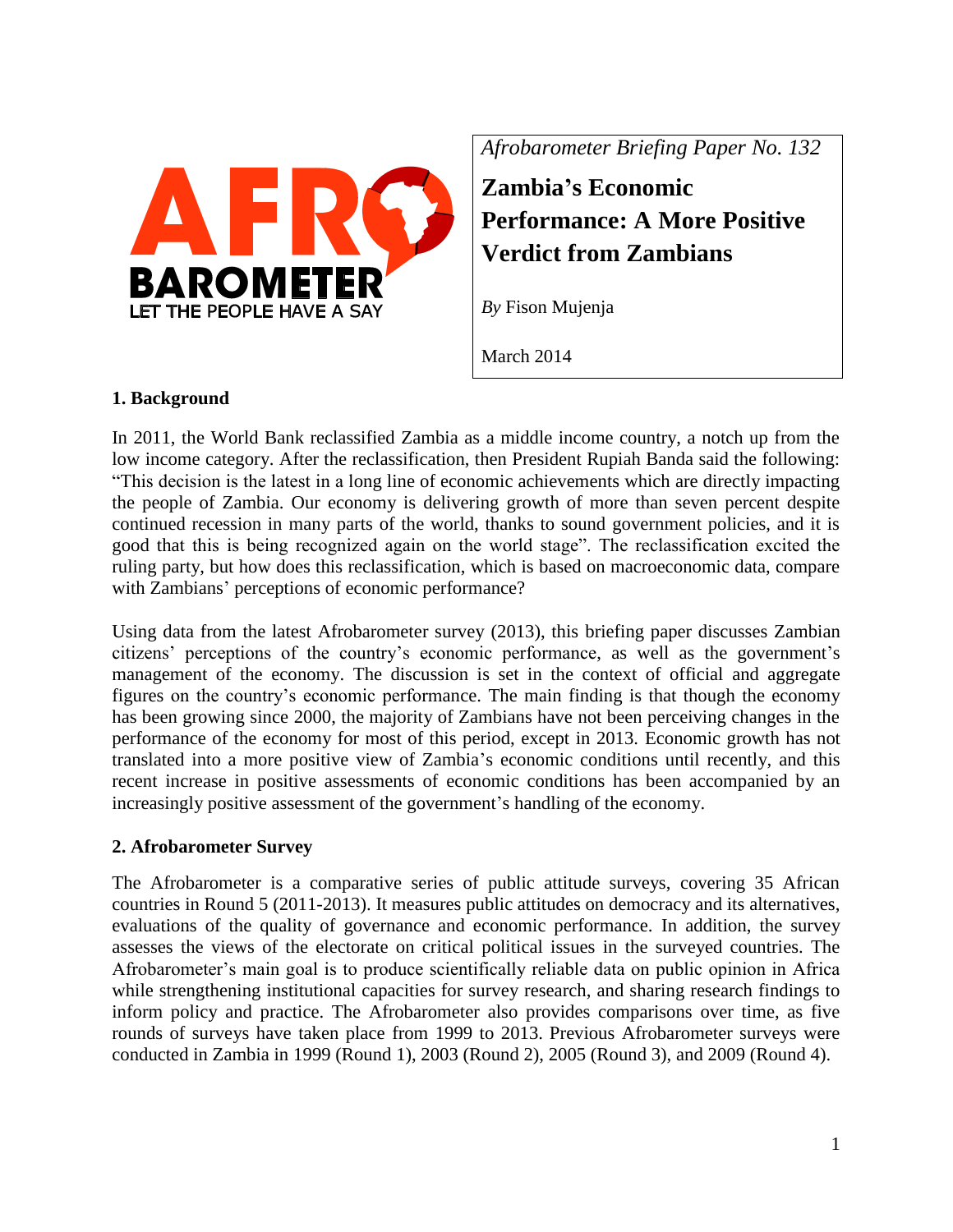Afrobarometer surveys use a common survey instrument and methodology. The instrument asks a standard set of questions that permits systematic comparison in public attitudes across countries and over time. The methodology was based on a national probability sample of 1,200 adult Zambians selected to represent all adult citizens of voting age, allowing for inferences with a sampling margin of error of  $\pm$ /- 3% at a 95% confidence level. The sample was drawn randomly based on Probability Proportionate to Population Size (PPPS), thus taking account of population distributions, gender as well as rural-urban divides. The sampling process ensured that every adult Zambia citizen had an equal and known chance of being selected in the sample. Fieldwork in Zambia was conducted by RuralNet Associates Ltd between 21 January and 8 February 2013.

#### **3. Aggregate Economic Performance Over Time**

There are several accepted measures of development, which include Gross Domestic Product (GDP) and Gross National Income (GNI). These measures (e.g., GDP and GNI) are aggregate and country level indicators of development. In comparison to aggregate figures, such as GNI, Afrobarometer examines public perceptions of economic performance. The question becomes whether, if at all, do citizens forms their perceptions of economic conditions on the basis of aggregate figures, and more specifically, if aggregate figures reflect individual's experiences in the economy.

There are several potential explanations for an individual's perception of economic performance. First, he or she could be rating the economy on the basis of his or her knowledge of economic concepts, such as GDP or GNI. In this case, the respondent would be reporting what they know about official macroeconomic statistics. Relatedly, the respondent could be rating conditions based on his or her impression of the general level of economic wellbeing for the majority of Zambians, irrespective of his own personal economic experience. This is often called a sociotropic assessment. Finally, the respondent could answer from their own personal experience of economic wellbeing. This is often called an egocentric or pocketbook assessment. It is also possible that a combination of these different assessments—sociotropic and egocentric—could influence an individual's perception of the economy.

By using a comparison between historical and recent trends in development at the aggregate level (e.g., GNI per capita) and Afrobarometer survey results on the experiences of Zambians, it is possible to provide some indication about the relationship between economic development on aggregate and perceptions of the economy.

#### *Zambia's Economic Performance: A Historical Perspective*

Zambia's GNI per capita for the six years after independence was growing, and was fairly even with Brazil and far ahead of the Korean Republic. However, from 1971, the Zambian economy began to stagnate. By 1975, the GNI per capita for the Korean Republic continued to steadily grow, and development—by this measure—was higher than Zambia and Brazil (Figure 1).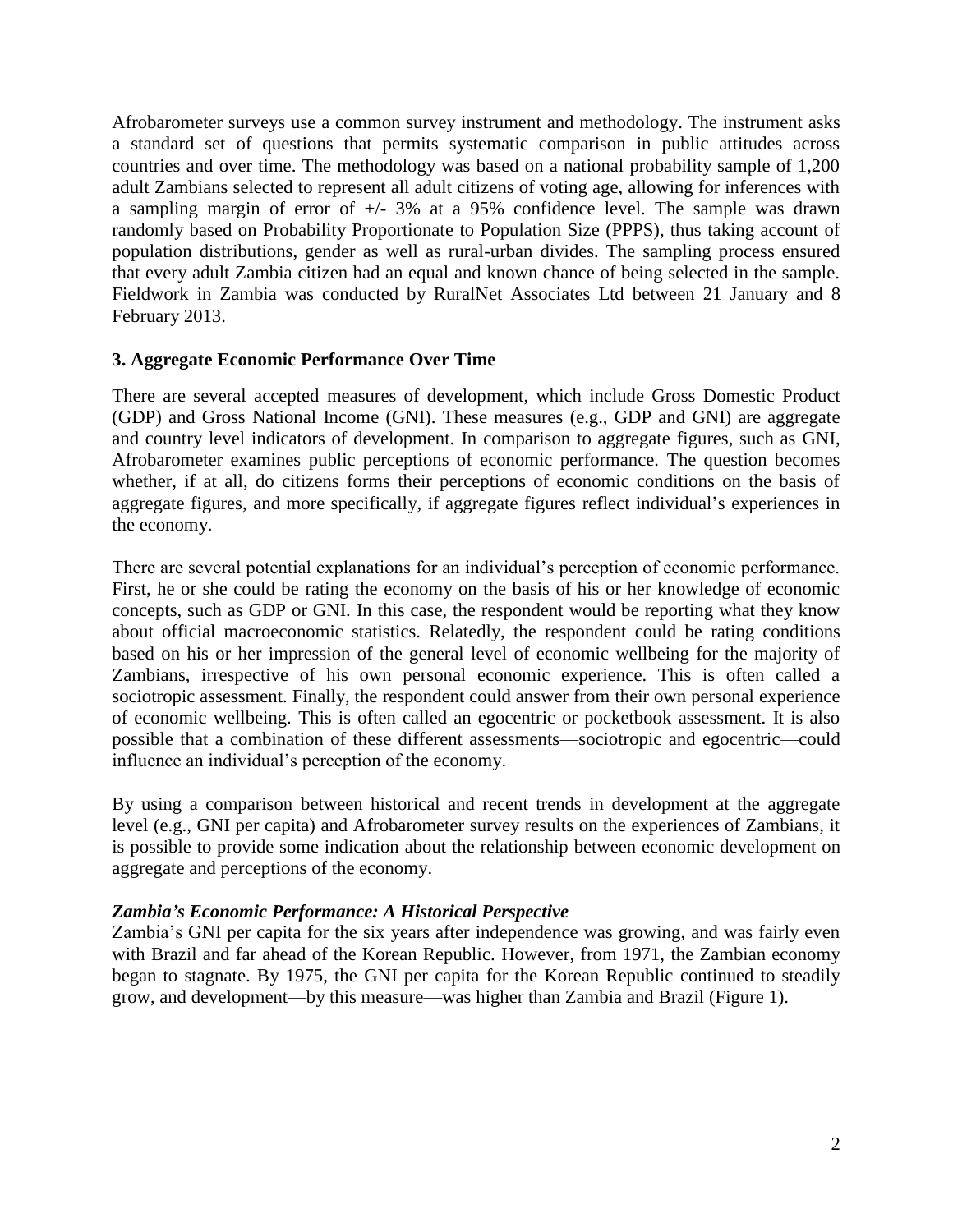

**Figure 1: Per Capita GNI for Brazil, South Korea and Zambia (1971-1981)**

However, since 2000, Zambia has experienced steady economic growth albeit at a slower pace than both the Korean Republic and Brazil (Figure 2).



**Figure 2: Per Capita GNI for Brazil, South Korea and Zambia (2000-2012)**

The recent trend for Zambian economic development leads to the following question: How does this increase in aggregate economic output compare with Zambians' perceptions of the economy and the government's handling of economic conditions?

*Source: World Bank Databases, 2013*

*Source: World Bank Databases, 2013*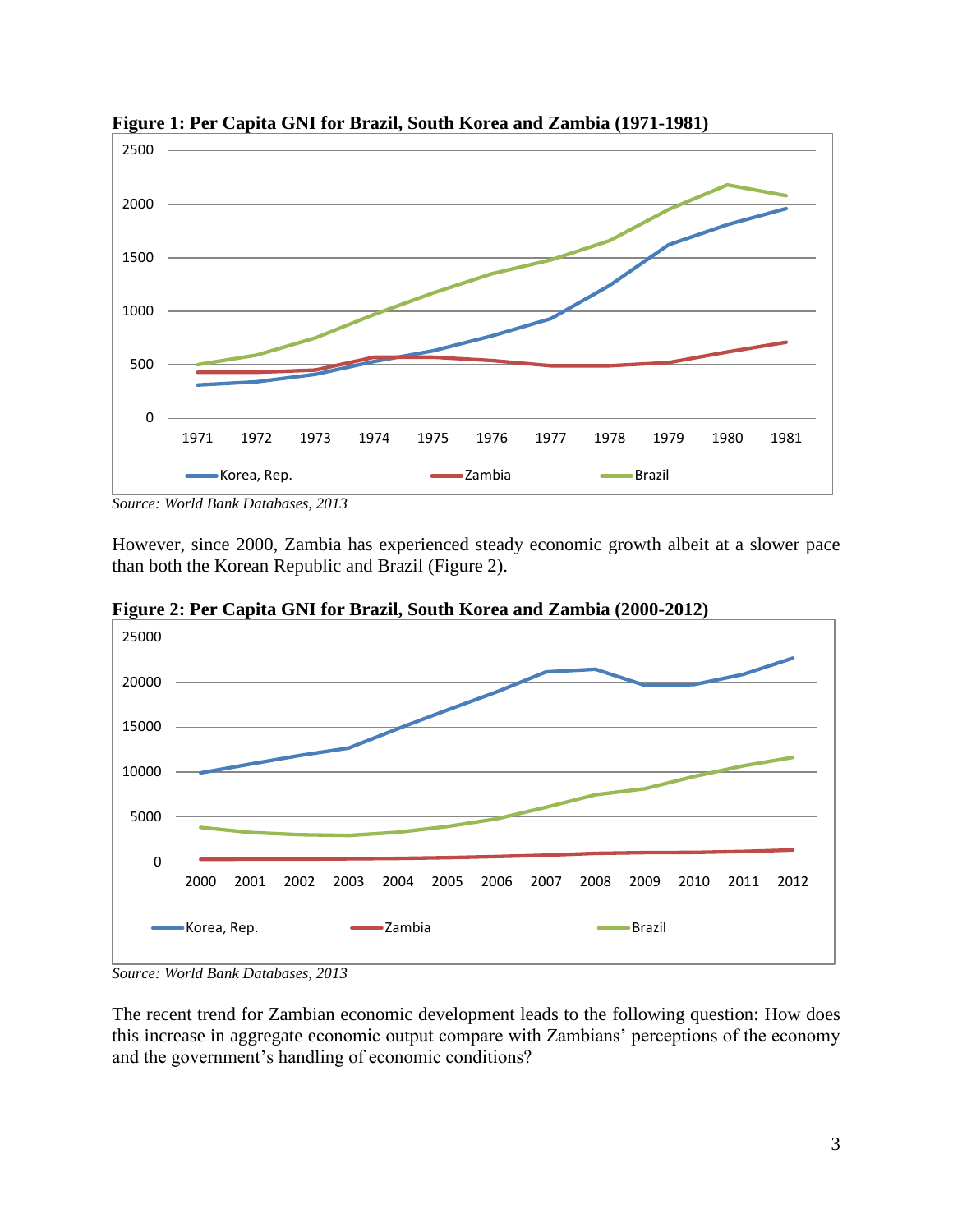## **4. Zambians' Opinions on Economic Performance**

Since 1999, the Afrobarometer survey in Zambia has asked Zambians for their opinion on the state of the economy. Figure 3 displays Zambians' views through four Afrobarometer surveys. From 2002 to 2008, more negative evaluations of the Zambian economy were clearly present. In 2002, 62% believed the economy was bad or very bad, and 67% and 71% viewed the economy as fairly bad or very bad in 2005 and 2008, respectively. In 2013, however, the percentage of those who believed the economy was bad or very bad decreased to 36%.



**Figure 3: Assessments of National Economic Conditions, 2002-2013**

*Question: In general, how would you describe the present economic condition of this country?*

Figure 4 provides the GNI per capita values and the proportional of negative economic assessments for the years 2002, 2005, 2008 and 2013<sup>1</sup>. During this period, the GNI per capita was growing. However, in spite of this positive growth, Zambians perceived a worsening economic situation, except for 2013. From 2002 to 2008, the trend in the perceptions of Zambians regarding the economic situation in the country was the very opposite of GNI per capita statistics.

l

<sup>&</sup>lt;sup>1</sup> The 2012 World Bank development data is the most recent and proximate data available to the 2013 survey conducted in Zambia.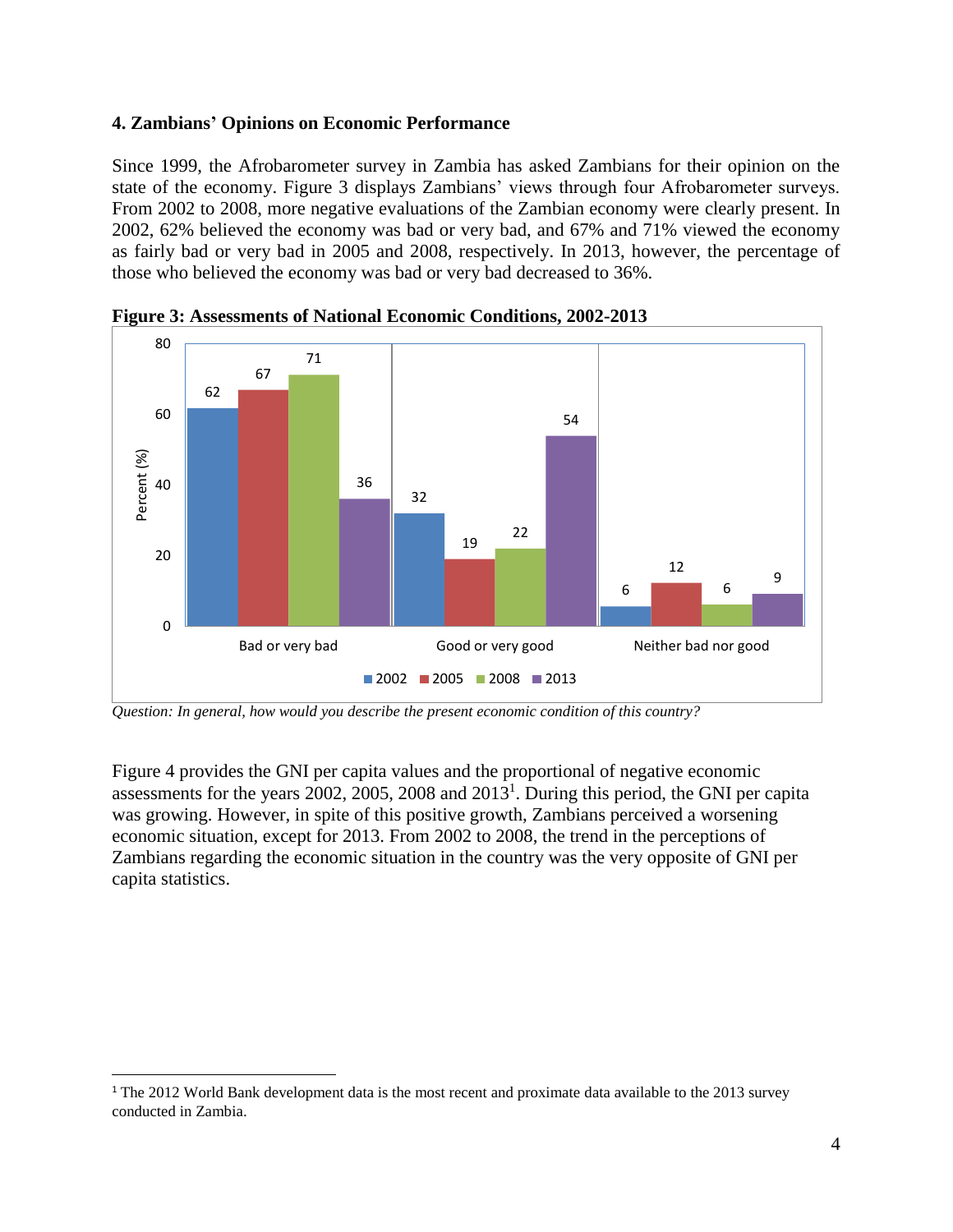

**Figure 4: Zambia's GNI Per Capita and Changes in Negative Economic Perceptions, 2002- 2013**

*Source: World Bank Databases, 2013*

Earlier it was stated that the views of citizens on the performance of the economy could be conditioned by three factors: their knowledge of economic performance in terms of GNI, their impressions of the general level of sociotropic economic wellbeing for the majority of Zambians, or their personal, egocentric experience of economic wellbeing. The observed negative relationship between GNI per capita and citizen judgments on the performance of the economy suggests that the majority of Zambians may not actually be using GNI to assess the level of economic performance. It appears the majority depend on other society level assessments and personal experiences in terms of economic wellbeing.

Economic wellbeing is experienced daily in the sense of poverty (or wealth). It is known that a majority of Zambians are poor. The 2004 Living Conditions Monitoring Survey (LCMS) estimated poverty at 68% of the population (CSO, 2004). By 2010, the levels had scarcely reduced. In fact, rural poverty increased from 78% in 2004 to 80.3% in 2006, and retreated to its 2004 level (77.9%) in 2010 (CSO, 2011). There seems to be a stronger link between citizens' economic assessments of their country and their experience of poverty, rather than aggregate macroeconomic figures.

However, this may require further investigation as the data presented here does not provide sufficient evidence for the case of sociotropic or egocentric assessments. More importantly, the most recent Afrobarometer data reveals a major change, with many fewer Zambians believing that the national economic conditions are bad. In this scenario, it is unclear whether recent aggregate economic growth is or is not translating into a more positive economic outlook.

*Question: In general, how would you describe the present economic condition of this country? (% who say "bad" or "very bad")*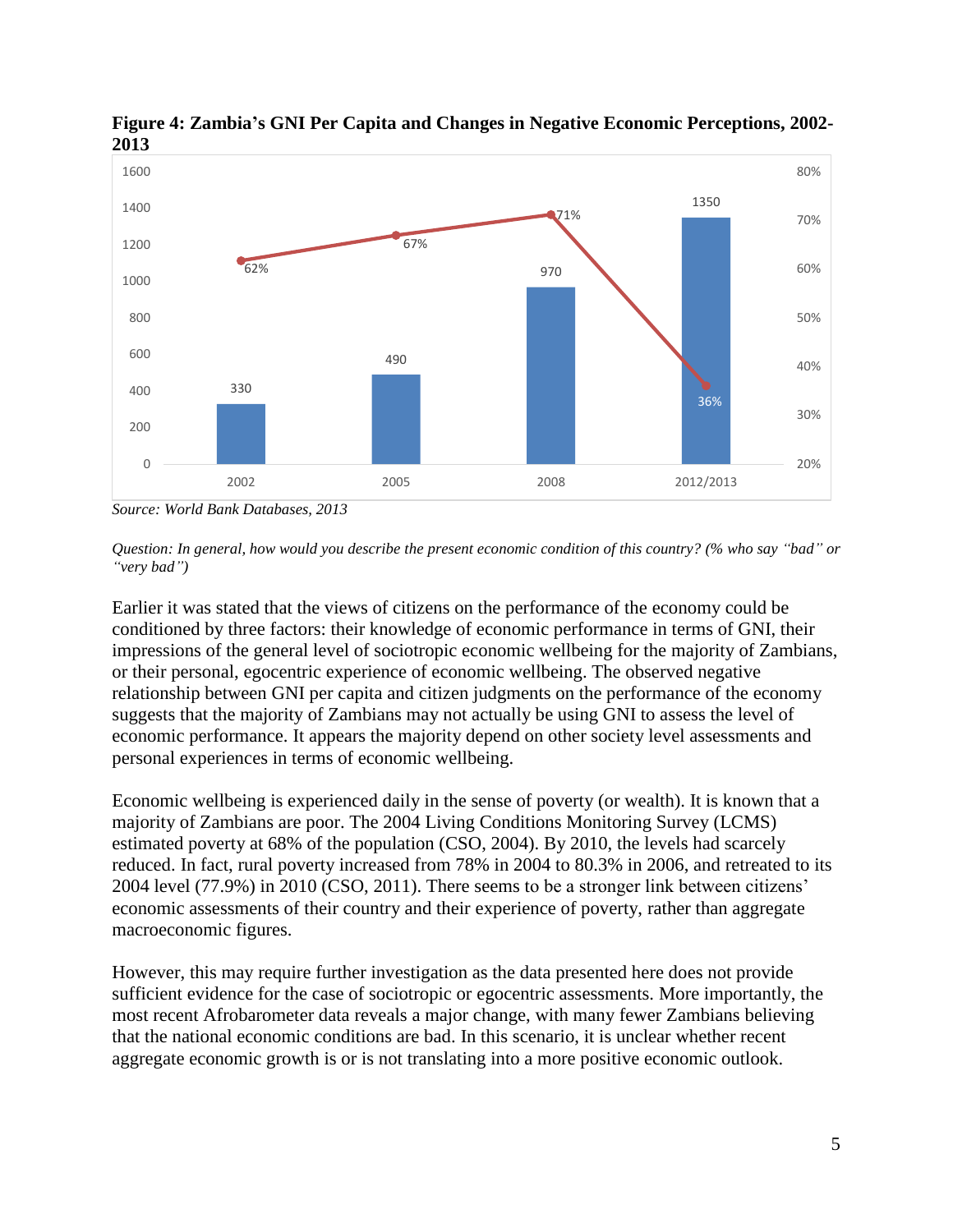## *Level of Education and Assessments of Economic Conditions*

Table 1 illustrates the relationship between the education of a respondent and assessments of economic performance. According to the 2013 survey, the more educated an individual is, the more likely he or she is to positively assess the performance of the economy. Apart from those who had no education at all, Zambians who had more education tend to view the economy as being good ("good" or "very good"). Thus, 70% of those who had post-secondary education rated the economy as good compared to 52% of those who had no formal education (Table 1). This could be related to personal experiences of economic wellbeing. In general, there is a positive correlation between education and income (Beaton, 1975; Goldina, et al., 2000). Respondents with higher education are more likely to earn more money. These same people with higher incomes will most likely be above the poverty line, and it is possible that their economic assessments will be more favorable.

| <b>Education of Respondent</b> | <b>Assessment of Economic Conditions</b> |                       |                            |
|--------------------------------|------------------------------------------|-----------------------|----------------------------|
|                                | Bad or very bad (%)                      | Good or very good (%) | Neither bad nor<br>good(%) |
| None/informal                  | 40                                       | 52                    |                            |
| Primary                        | 44                                       | 46                    |                            |
| <b>Secondary</b>               | 32                                       | 57                    | 10                         |
| Post secondary/university      | 24                                       | 70                    |                            |

# **Table 1: Education and Individual Assessments of Zambia's Economic Conditions, 2013**

*Question: In general, how would you describe the present economic condition of this country?*

## **4. Government's Management of the Economy**

Zambian assessments of the government's performance in managing the economy are quite similar to assessments of the performance of the economy. In 2008, an overwhelming majority of Zambians (69%) believed that the government was performing "badly" or "very badly" in managing the economy. This proportion fell sharply such that the 2013 survey revealed that only 34% said that the government performed "badly" or "very badly" in managing the economy (Figure 5). The proportion of Zambians who thought that the government performed badly was cut by half.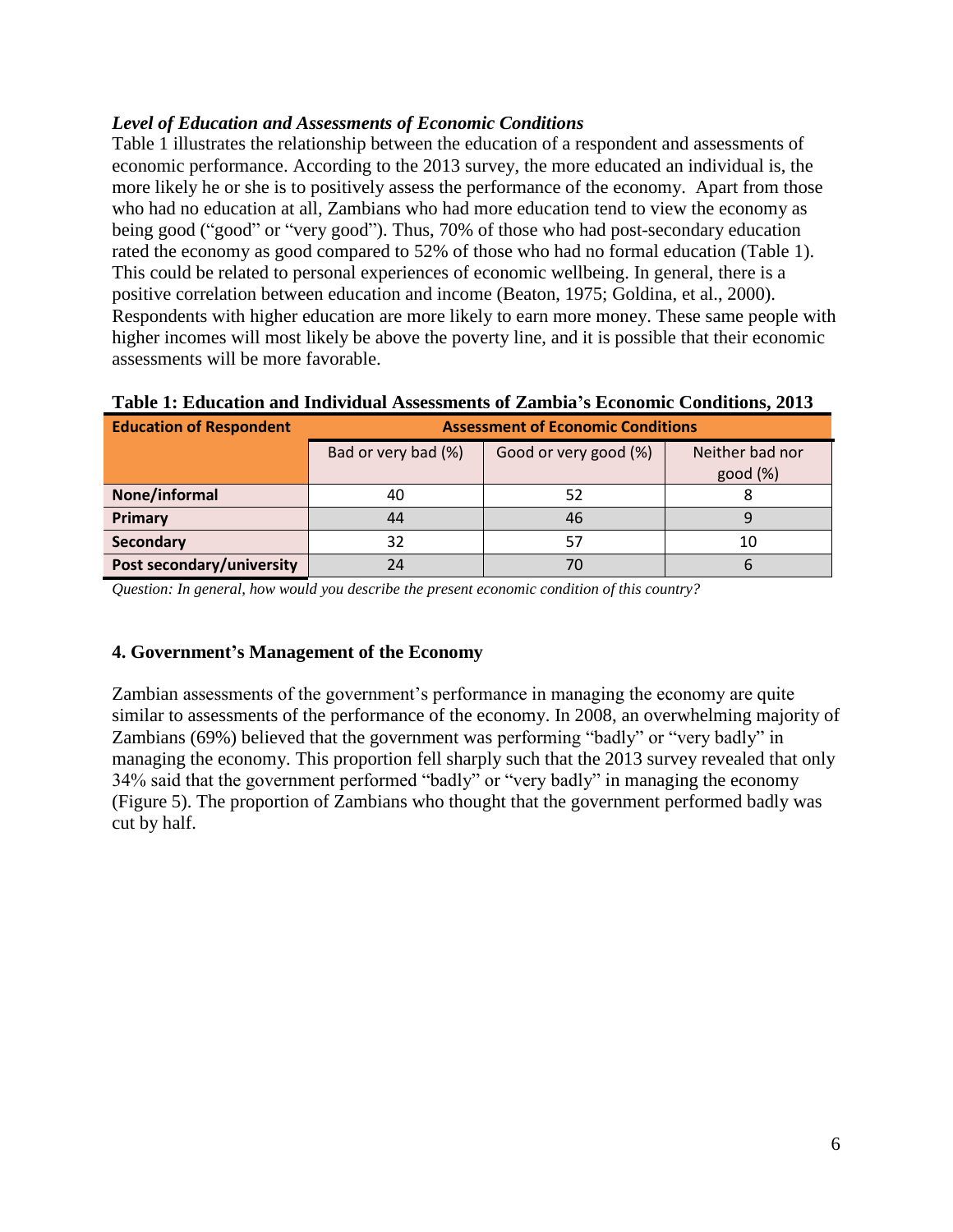

**Figure 5: Assessments of Government Management of the Economy**

*Question: How well or badly would you say the current government is handling the following matters, or haven't you heard enough to say: Managing the economy?*

The sense that the government is managing the economy well is not shared evenly across different segments of Zambian society. Although Zambians are generally favorable about the government's management, the positive sentiment is more clearly present among urban dwellers and the most educated (Figures 6-7).



**Figure 6: Assessments of Government Management of the Economy by Urban and Rural**

*Question: How well or badly would you say the current government is handling the following matters, or haven't you heard enough to say: Managing the economy?*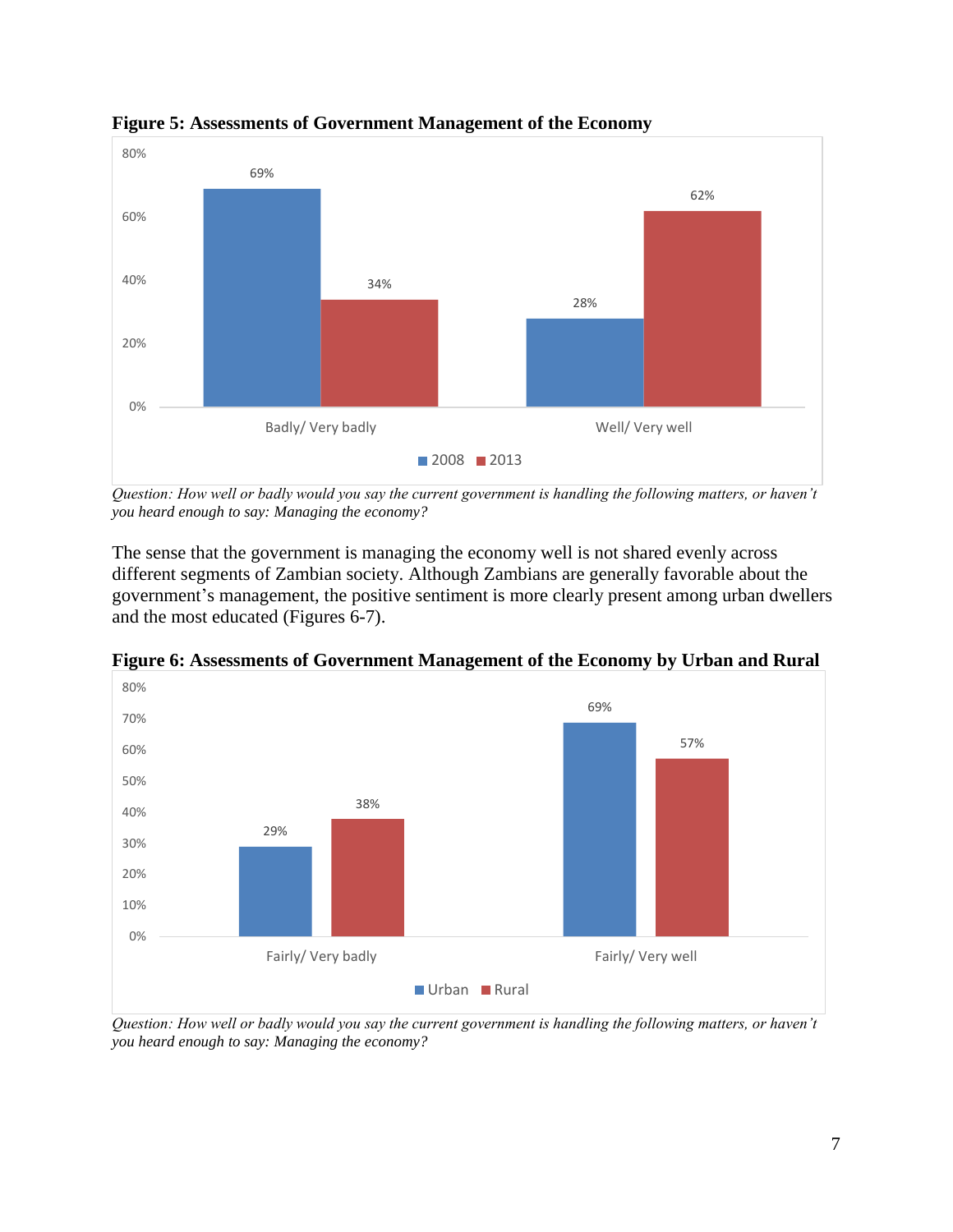

**Figure 7: Assessments of Government Management of the Economy by Education**

*Question: How well or badly would you say the current government is handling the following matters, or haven't you heard enough to say: Managing the economy?*

In sum, the survey results seem to suggest that more urbanized and educated Zambians believe that the government is doing a good job managing the economy in comparison to rural dwellers and the less educated. Nevertheless, it is observed that the Zambian government has, overall, received much better marks for managing the economy than in the recent past. It may be possible that the recent positive national economic perceptions (presented in the previous section) and the government's handling of the economy are related.

# **5. Conclusion**

The Zambian economy has been growing at an increasing rate for slightly over a decade now. However, for the greater part of this decade of growth, macroeconomic growth did not translate into more positive perceptions of the Zambian economy for a majority of Zambians. Most recently and illustrated in the 2013 Afrobarometer survey results, some kind of turning point was reached in the assessments of Zambians about the country's economic conditions. For the first time, Zambians who said the economic conditions were good were more than those who said they were bad. In addition, a similar positive change occurred for perceptions of the government's handling of the economy. It is possible that improvements in per capital GNI take time to translate into tangible economic welfare changes for the majority of people. Also, it is possible that government involvement in the economy may influence citizens' perceptions of the national economy, or economic growth may influence citizens' assessments of the government. The Afrobarometer survey provides a useful tool to shed light on what Zambians think about the performance of the economy and government and specifically to explore the significant change in Zambians' perceptions of the national economy.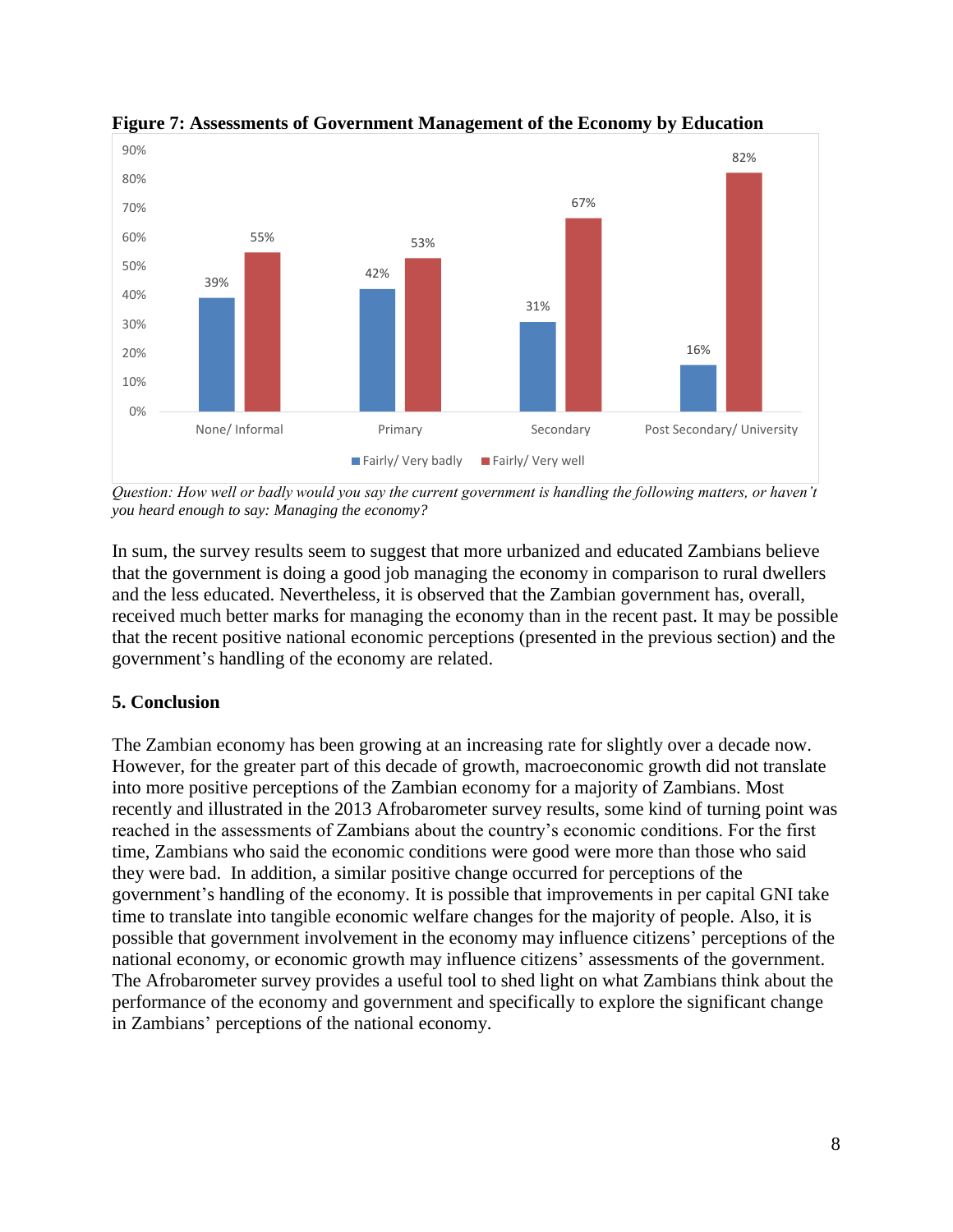#### **References**

- Beaton, Albert E. 1975. The Influence of Education and Ability on Salary and Attitudes. [book auth.] F. Thomas Juster ed. *Education, Income, and Human Behavior.* s.l. : NBER, 1975.
- CSO. 2004. *2004 Living Conditions Monitoring Survey.* Lusaka : Central Statistical Office, 2004.
- —. 2011. *2006-2010 Living Conditions Monitoring Survey.* Lusaka : CSO, 2011.
- —. 2013. *Zambia Labor Force Survey Report.* Lusaka : Central Statistical Office, 2013.
- Goldina, Claudia and Katz, Lawrence F. 2000. *Education and Income in the Early 20th Century: Evidence from the Prairies.* s.l. : The Journal of Economic History 60(3): 782-818, 2000.
- Grimm, Bruce T. 2007. *The Statistical Discrepancy.* s.l. : The Bureau of Economic Analysis, 2007.
- ILO. 2013. *Global Employment Trends 2013.* Geneva : International Labour Organization, 2013.
- Inter-Secretariat Working Group on National Accounts. 1993. *System of National Accounts.*  Brussels/Luxembourg, New York, Paris, Washington, D.C., : Inter-Secretariat Working Group on National Accounts, 1993.
- Landefeld, Steven, Seskin, Eugene and Fraumeni, Barbara. 2008. *Taking the Pulse of the Economy: Measuring GDP.* 2008. pp. 193-216. Vol. 22.
- Maslow, Harold, Abraham. 1943. A Theory of Human Motivation. *Classics in the History of Psychology.* [Online] 1943. http://psychclassics.yorku.ca/Maslow/motivation.htm.
- Sahn, David E and Stifel, David. 2003. Exploring Alternative Measures of Welfare In The Absence Of Expenditure Data. *Review of Income and Wealth.* 2003, Vol. 49, 4.
- Seshamani, Venkatesh. 2010. *Achieving middle-income status by 2030: Isthis the most appropriate objective for Zambia?* Luska : Zambia Social Science Journal, 2010.
- UNDP. 2010. *Human Development Report 2010: The Real Wealth of Nations.* New York : United Nations Development Programme, 2010.